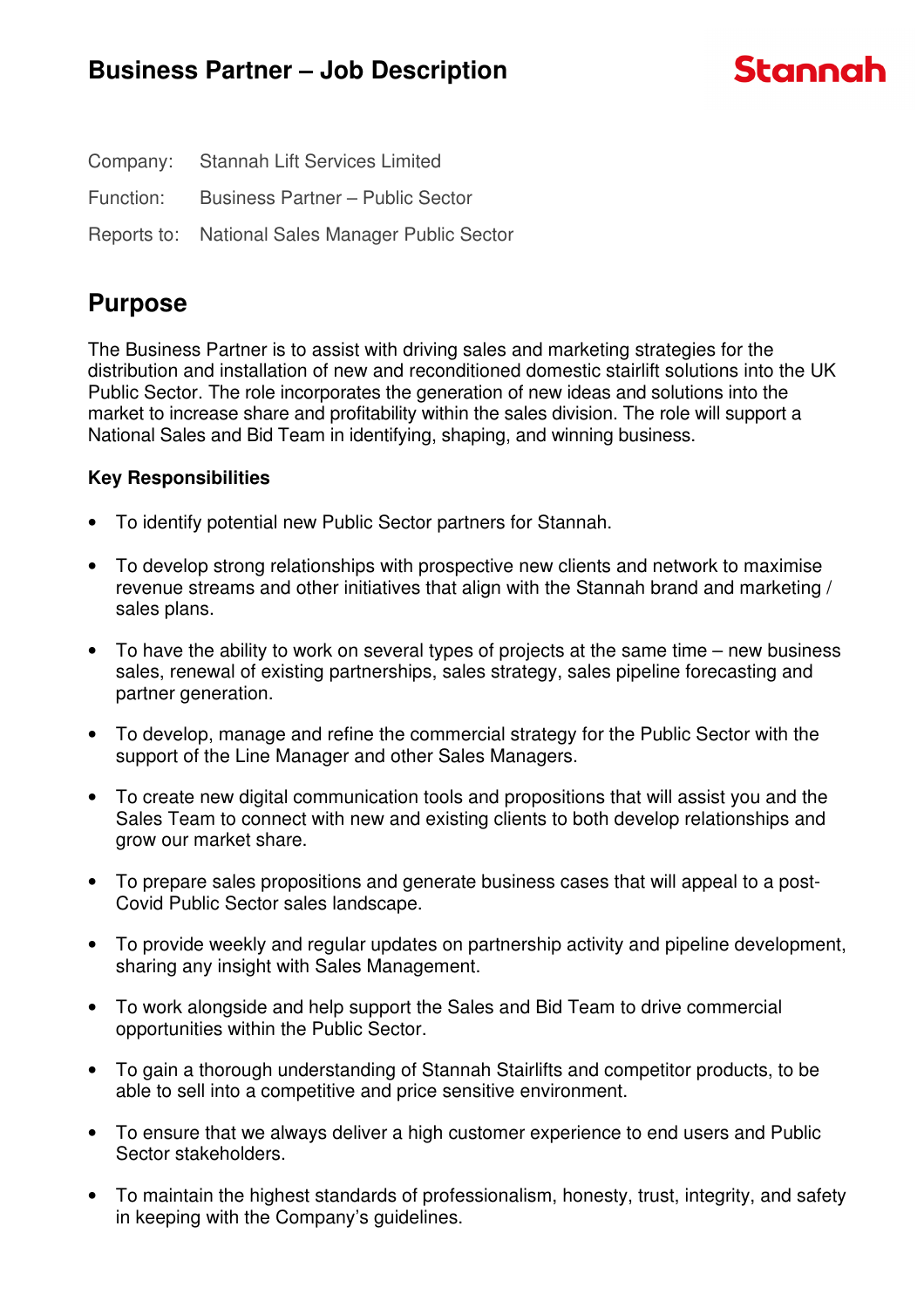# **Business Partner – Job Description**

- To constructively and pro-actively support Sales Management to achieve Company Sales Objectives and Tasks.
- To work closely with the National Sales Manager to increase the sales and interests of the Sales and Installation Division.
- To work with the existing Sales and Marketing Team to provide support with key market, competitor information and specific partner valuation to identify market trends, brand relevance and opportunities across all categories.
- To work with colleagues in the Maintenance & Repair division to promote the sales and interests of the Sales and Installation Division.
- To be competent with Hub Spot and other sales management systems.
- To have and to work from a home office environment.
- When required by Business needs, to stay away from home overnight.

This list is not exhaustive, and the jobholder will be expected to undertake any duties within their capacity to meet the needs of the business and/or the Sales and Business Partner function.

#### **Skills and Experience**

- $\triangleright$  Essential Full and Clean Driving Licence
- $\triangleright$  Essential Proven track record in B2B sales and account management
- $\triangleright$  Essential Proven track record in Face to Face and Digital partnering interactions
- $\triangleright$  Essential Proven track record of the generation and implementation of business partnership initiative, taking suspects to prospects, prospects to tender, tender to customer
- $\triangleright$  Essential Proven track record of generating sales leads either in isolation or working with support teams
- $\triangleright$  Essential Excellent language skills (verbal and written)
- $\triangleright$  Essential Ability to develop a deep knowledge of Stannah group business ventures and services, competitors, relationships with customers, clients and suppliers, market evolution
- Essential Proficiency in Power Point (or KeyNote), Word, Excel, Outlook, Teams, Adobe Acrobat (pdf) etc
- $\triangleright$  Essential Must be a good team player who is open to working closely with sales colleagues and individuals from other departments
- Desirable An understanding of UK Public Sector procurement legislation and practices.
- $\triangleright$  Desirable An understanding of Government legislation and funding for Stairlift provision within the UK Public Sector.

## **Personal Attributes and Behaviours**

- $\checkmark$  Team and Interpersonal Building Skills
- $\checkmark$  Empathetic to Public Sector challenges
- $\checkmark$  Manage personal performance remotely
- $\checkmark$  To regularly communicate
- $\checkmark$  To set the lead in continually improving customer experience